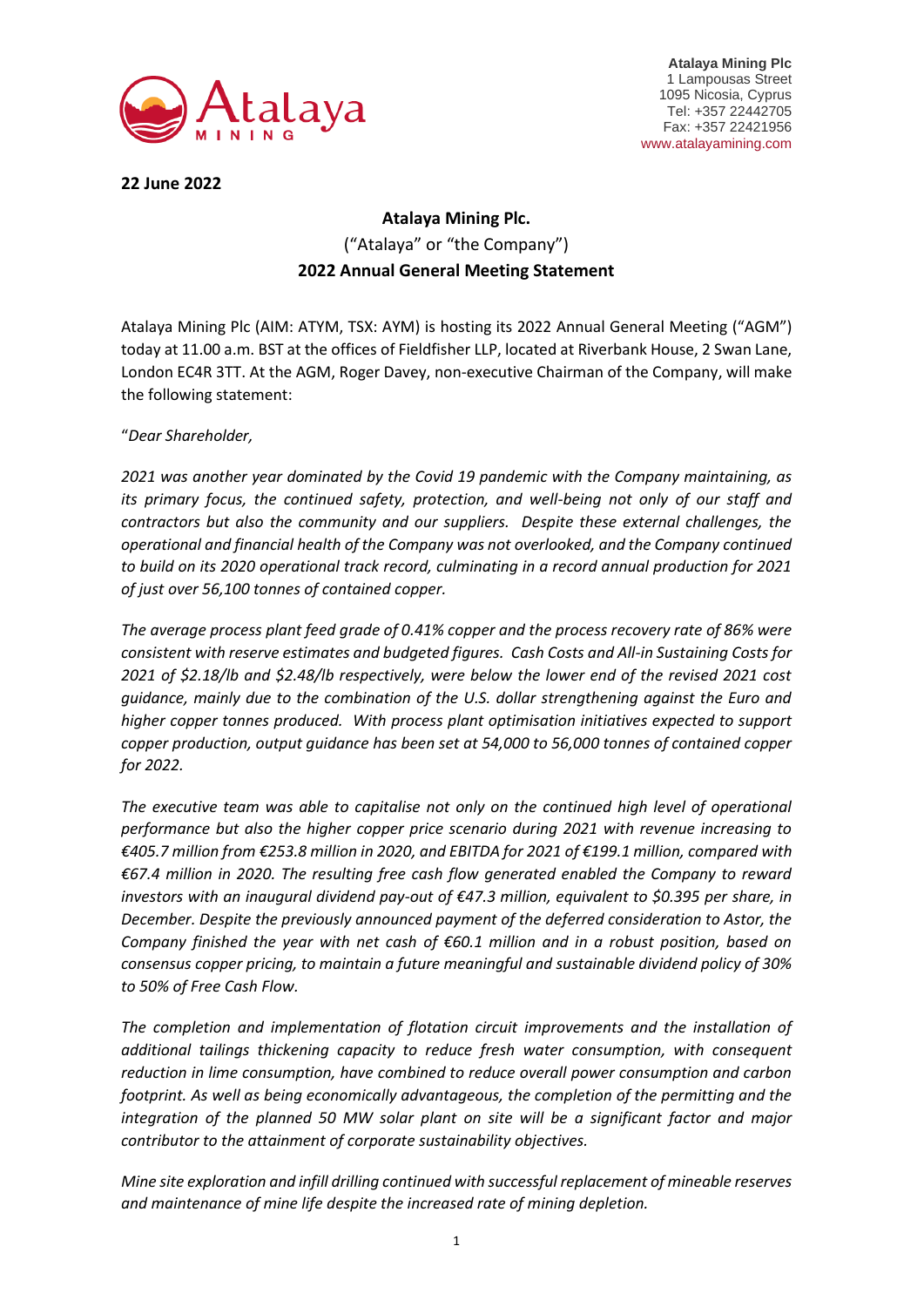

*For additional growth prospects, the Company is currently focusing on four main projects:* 

- In the north of Spain, at Proyecto Touro, the Company is engaging with local and regional *stakeholders whilst progressing with, according to internationally recognised best practice, the preparation and submission of the Environmental Impact Evaluation for the revised project.*
- *In the south, at Proyecto Masa Valverde, exploration work is ongoing, with encouraging drilling results.*
- *At Proyecto Riotinto East, an electromagnetic airborne geophysical survey which started at the end of 2021 has now been completed, with several anomalies having been identified by the survey for follow-up exploration drilling.*
- *In December, the Company announced the acquisition of a 51% interest in Rio Narcea Nickel S.L., establishing a presence in the Ossa Morena Metallogenic Belt in the southwest of Spain, an area that includes the Alconchel copper-gold project.*

*In January of this year, the Company announced the start of construction of an industrial-scale E-LIX plant at Proyecto Riotinto. The plant will utilise the E-LIX System, an extraction process developed, patented and owned by Lain Technologies Ltd, to produce copper and zinc metals from sulphide concentrates. E-LIX has the potential to unlock significant value from the Company's portfolio of polymetallic resources in the Proyecto Riotinto district by materially increasing the recoveries of copper, zinc, lead and precious metals from complex sulphide ores. The plant will have the capacity to produce up to 10,000 tonnes of metal annually, depending on the copper/zinc mix, thus reducing transportation costs, treatment charges and penalties associated with producing and delivering conventional concentrates.*

*I would like to take this opportunity to express our appreciation for the continued dedication and commitment of the management and staff who have been responsible for delivery of such excellent results in this difficult year. At the same time, I would like to thank not only the board members for their continued support, guidance and close involvement with Company's activities, but also our valued shareholders for their continued and appreciated support. Dr. Jose Sierra Lopez retired from the board during the year. In addition, Mr. Damon Barber stepped down in April 2021. On behalf of the Board, I would like to take this opportunity to thank both for their efforts and assistance over many years with the Company and wish Dr. Jose Sierra well in his retirement. At the same time it is my pleasure to welcome Neil Gregson to the Board.* 

*To date, 2022 is seeing considerable inflationary pressures, with increased volatility in both costs and commodity markets as a result of the recent geopolitical events in Ukraine. Nevertheless, commodity prices remain strong and strengthened by the experience and improvements achieved over these last two difficult years. We look forward with confidence to ongoing investment in our portfolio of projects to continue the growth path, and increase the value of your Company.*"

## **Contacts:**

| SEC Newgate UK    | Elisabeth Cowell / Axaule Shukanayeva /<br>Max Richardson | + 44 20 3757 6882 |
|-------------------|-----------------------------------------------------------|-------------------|
| 4C Communications | Carina Corbett                                            | +44 20 3170 7973  |